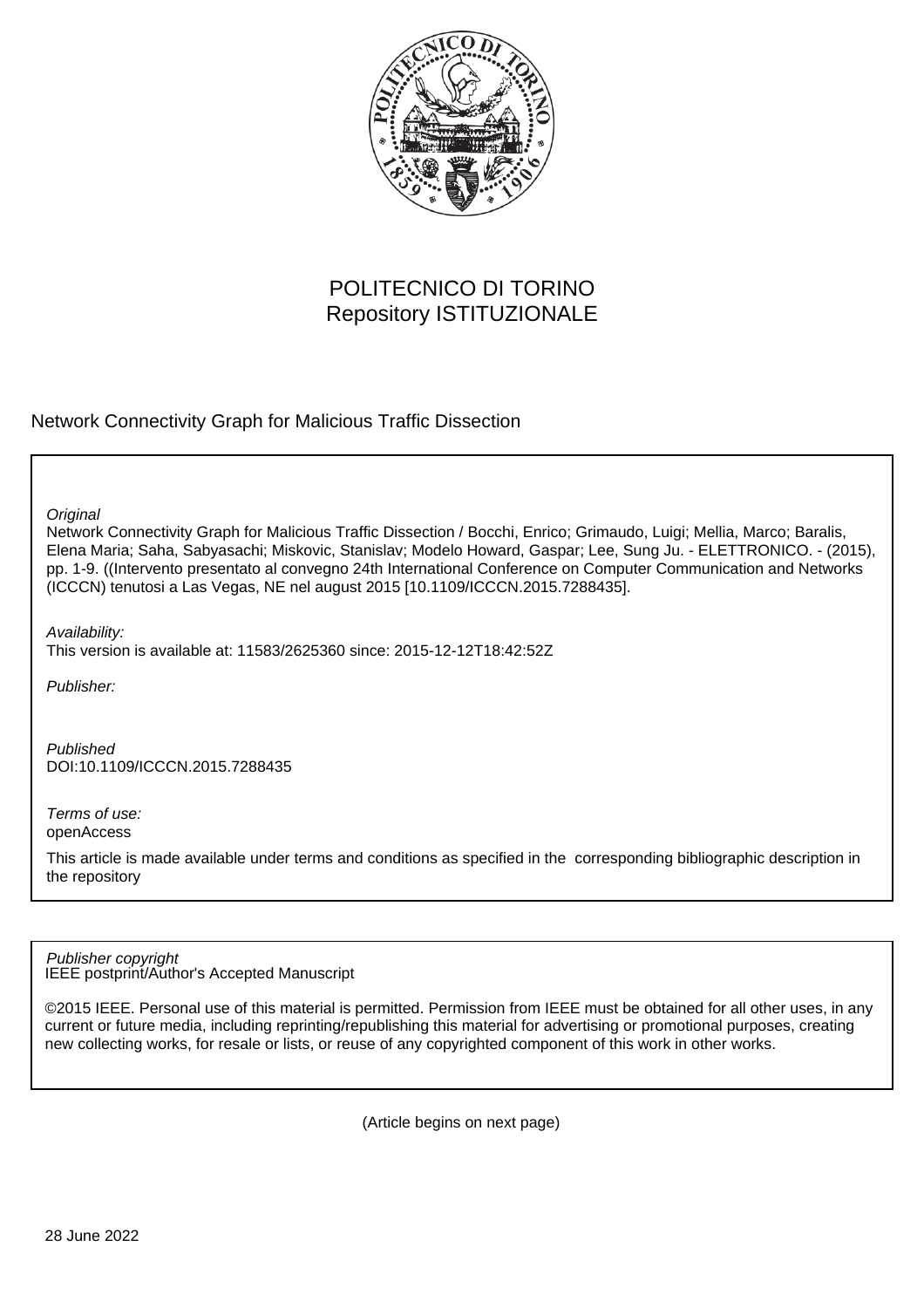# Network Connectivity Graph for Malicious Traffic Dissection

Enrico Bocchi\*, Luigi Grimaudo\*, Marco Mellia\*, Elena Baralis\*, Sabyasachi Saha<sup>†</sup>, Stanislav Miskovic<sup>†</sup>, Gaspar Modelo-Howard<sup>†</sup>, Sung-Ju Lee<sup>0</sup>

?Politecnico di Torino †Symantec, Corp. KAIST {name.surname}@polito.it {name surname}@symantec.com sjlee@cs.kaist.ac.kr

*Abstract*—Malware is a major threat to security and privacy of network users. A huge variety of malware typically spreads over the Internet, evolving every day, and challenging the research community and security practitioners to improve the effectiveness of countermeasures.

In this paper, we present a system that automatically extracts patterns of network activity related to a specific malicious event, *i.e.*, a *seed*. Our system is based on a methodology that correlates network events of hosts normally connected to the Internet over (i) time (*i.e.*, analyzing different samples of traffic from the same host), (ii) space (*i.e.*, correlating patterns across different hosts), and (iii) network layers (*e.g.*, HTTP, DNS, etc.). The result is a *Network Connectivity Graph* that captures the overall "network behavior" of the seed. That is a focused and enriched representation of the malicious pattern infected hosts exhibit, purified from ordinary network activities and background traffic.

We applied our approach on a large dataset collected in a real commercial ISP where the aggregated traffic produced by more than 20,000 households has been monitored. A commercial IDS has been used to complement network data with alerts related to malicious activities. We use such alerts to trigger our processing system. Results shows that the richness of the Network Connectivity Graph provides a much more detailed picture of malicious activities, considerably enhancing our understanding.

# I. INTRODUCTION

Information security over the Internet remains a primary concern for consumers, enterprises, and governments alike. Malware infiltrates and spreads over the Internet hiding its traffic among humongous benign traffic. Cyber-attackers also use sophisticated schemes to modify malware and evade detection by security measures. Recent industry reports disclose that existing antivirus software's detection rate of newly crafted viruses is less than 5% [1]. This creates a de facto arm's race between security researchers and cyber-attackers.

Practitioners in the field take different approaches to detect malware, which result in a set of methodologies ranging from instruction set and code analysis, to traffic characterization of infected hosts. For instance, a detection rule can be designed by studying the behavior of infected hosts in a controlled environment (*e.g.*, a honeypot). In this scenario, it is possible to identify the communication channel with the Command and Control (C&C) network, or define signatures for proprietary and obfuscated protocols used by malicious software.

However, it is generally more complicated to obtain a complete picture of the overall malware behavior due to the evolution of malware itself to circumvent counteractions, and the lack of tools that easily extract facts related to malicious activities. Thus, to obtain a thorough and up to date picture, security specialists are called to a manual and cumbersome analysis of data produced by infected hosts in the wild.

In this paper, we present a methodology to automatically extract detailed network patterns generated by infected hosts. We consider the vantage point offered by a network where the traffic aggregate of thousands of possibly infected hosts flows. A passive monitoring tool extracts and logs *events* from the traffic. An event could be a HTTP request, a DNS response, or simply a TCP flow going to a host using an unknown protocol. A security monitor, *e.g.*, an Intrusion Detection System (IDS), analyzes the traffic in parallel, and flags some of the events as malicious, according to a database of already available rules. These flagged events are the *seeds* that trigger our analysis. Given the traffic log and a seed, our system provides a set of "forensic" information to the security analyst for a better understanding of the context in which malicious events take place. Ultimately, it extracts a detailed and complete picture of the malicious activities correlated with the seed event.

Identifying the subset of events that belongs to the same activity is a challenging task as each host generates thousands of events caused by multiple applications running concurrently. For instance, the same host could visit a legitimate web page, poll the mail server, and upload files on a cloud storage service, while a malware is connecting to a C&C node that instructs victims with new malicious instructions. Furthermore, the sequence at which events appear is typically not deterministic with randomness due to diversity (*e.g.*, two hosts visiting the same page can fetch objects in a different order), and system memory (*e.g.*, a DNS request not appearing in the traffic as the server name has been previously resolved and cached).

Our approach is based on a filtering and enrichment process that leverages (i) temporal and (ii) spatial repetitiveness of events generated by different hosts. The intuition is to look for common patterns that are present in different snapshots from the same host, and among different hosts. We explicitly go after repetitive and popular events. In practice, as few as three observations of a malicious seed are enough to trigger our methodology. The result is offered as a *Network Connectivity*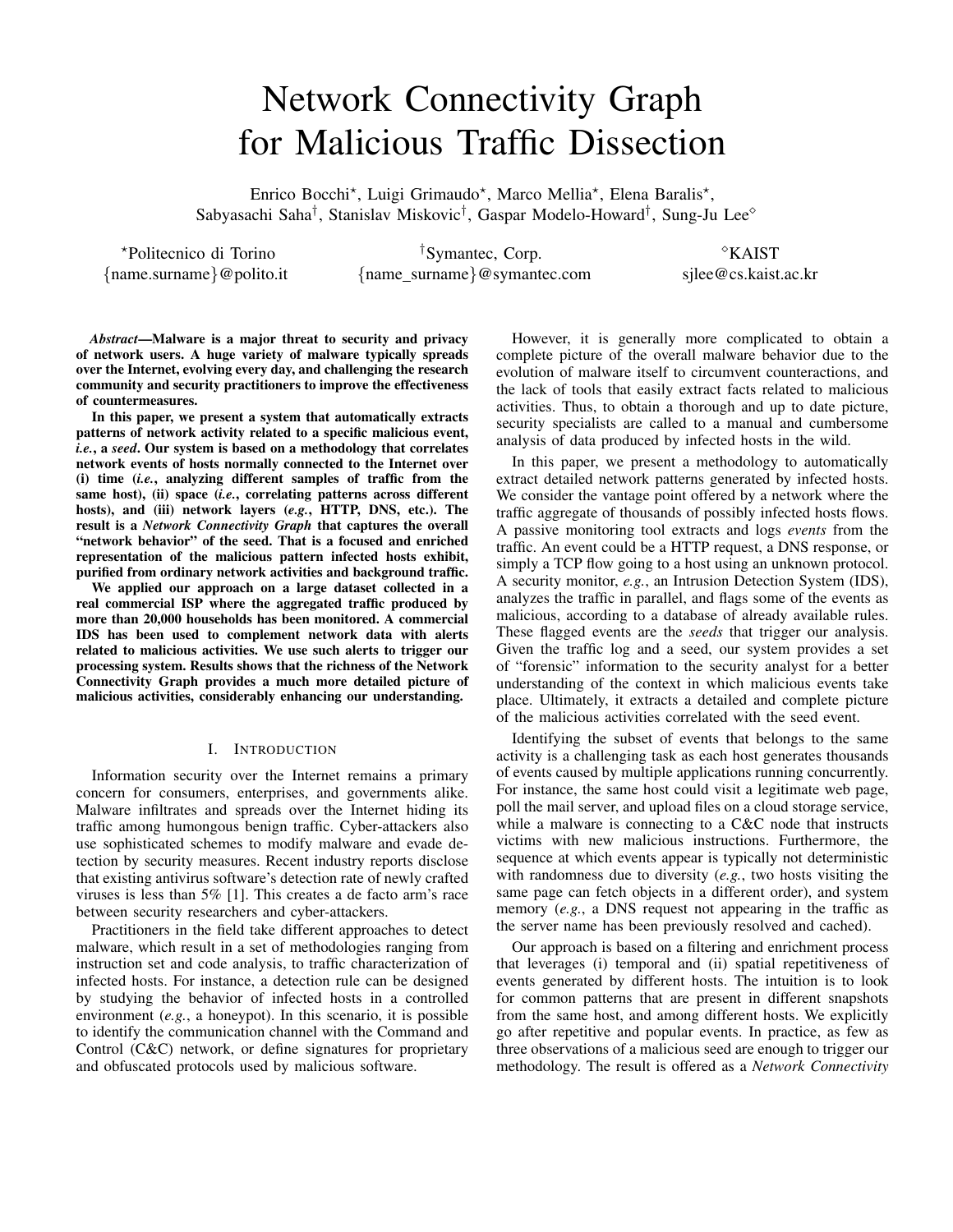

Fig. 1. Example of events generated by a host as seen from the network.

*Graph* (CG), which models only events highly correlated with the seed, and allows us to easily navigate and extract valuable information using our domain knowledge.

We start from real traffic collected in an operative network where more than 20,000 households are monitored. In a day, more than 336 M events are logged by the passive monitoring tool. A commercial IDS rises alarms for 1,700 unique malicious seeds, generating 42,000 events and belonging to more than 150 different threats. Out of those events, about 40,000 (95%) are processed by our system as they show the required properties of repetitiveness. For each seed, we run the filtering and enrichment process. At the end, the information offered in the final CG grows by a factor of 40, i.e., starting from a single seed, which is represented by three nodes in the CG, 160 nodes are present on average in the final CG.

Visual inspection allows us to immediately spot (i) the malicious infrastructure (*e.g.*, the presence of new C&C nodes), (ii) malicious attacks interfering with legitimate infrastructures (*e.g.*, the exploitation of benign websites to force the download of Exploit Kits), and (iii) some evasion techniques adversaries uses (*e.g.*, the usage of DNS fast-fluxing [2]).

The contributions of our work are as follows:

- We propose a methodology that extracts and represents the network activity surrounding a malicious seed, which is useful to identify and derive a detailed superset of events correlated to it.
- We take a multi-layer approach that combines the connectivity between different protocol layers to uncover hidden behavior and provide forensic information.
- We offer the information in the form a Network Connectivity Graph, that is a straightforward means to represent the common activity of malicious incidents.

We believe that applications of the CG go beyond the simple visualization of the malicious activity. For instance, signatures of the IDS can be updated and enriched, or the CG can be used as a signature itself to design novel behavioral classifiers able to distinguish between CGs derived from malicious or benign seeds. We leave these contributions as future work.

#### II. METHODOLOGY OVERVIEW

Before presenting the details of our system, we provide an overview and the intuitions behind its design.

# *A. Scenario*

We consider a scenario in which a sniffer passively monitors the traffic generated by a large group of hosts, *e.g.*, hosts in



Fig. 2. Host Connectivity Graph generation.

an enterprise network, or households connected to a Point of Presence (POP) of an Internet Service Provider (ISP). The sniffer extracts information from the packets and logs them in a file where each row corresponds to a different *event*. We assume that, for each TCP and UDP connection, the sniffer logs the flow identifier, the timestamp of the first packet, the flow duration, the number of exchanged packets and bytes, etc. For some protocols, the sniffer can provide multiple events with very detailed information. For instance, it could annotate each HTTP request/response with the requested URL, useragent, content-type, server response status code, etc.

Consider the timeline generated by a host reported in Fig. 1. It details the logged events generated by Internet applications. DNS and HTTP events are reported using specific markers, while other protocols are reported as generic TCP/UDP events. The user is visiting some web page (*e.g.*, acme.org) while an email client is polling a mail server for new messages. Normal events are reported in the bottom part of the timeline. Unfortunately, acme.org is hosting a Drive-by Download page. Events on the upper part are due to the malicious activity in which the host is unknowingly fooled to download a malware from a malicious JavaScript contained in the web page. We observe the download of the JavaScript object, followed by the download of the malware. Once running at the host, the malware periodically contacts (via HTTP) a C&C server whose hostname is quickly rotated using fast-flux [2]. The periodic polling is visible in the log as a sequence of (failed and successful) DNS requests, and HTTP traffic to the C&C node.

Based on the view of the traffic from all monitored hosts, we design a methodology that extracts and characterizes common network activities. The challenge is how to isolate the events that are possibly correlated with a specific malicious activity from the "background" noise caused by other events.

#### *B. Network Connectivity Graph*

Consider a seed and the timeline around it. Intuitively, closein-time events are likely to be related to it. For instance, in Fig. 1, the DNS request followed by several HTTP requests to the acme.org server could be identified as a typical pattern. However, Drive-by Download attacks [3] can mimic or be hidden in the same behavior. To isolate them, we study snapshots of traffic that contain the specific seeds.

Fig. 2 shows the workflow used to transform the events of a given host into a *Host Connectivity Graph* (Host-CG). Three steps are executed: (i) Snapshots extraction; (ii) Perlayer common patterns mining; and (iii) Host-CG creation.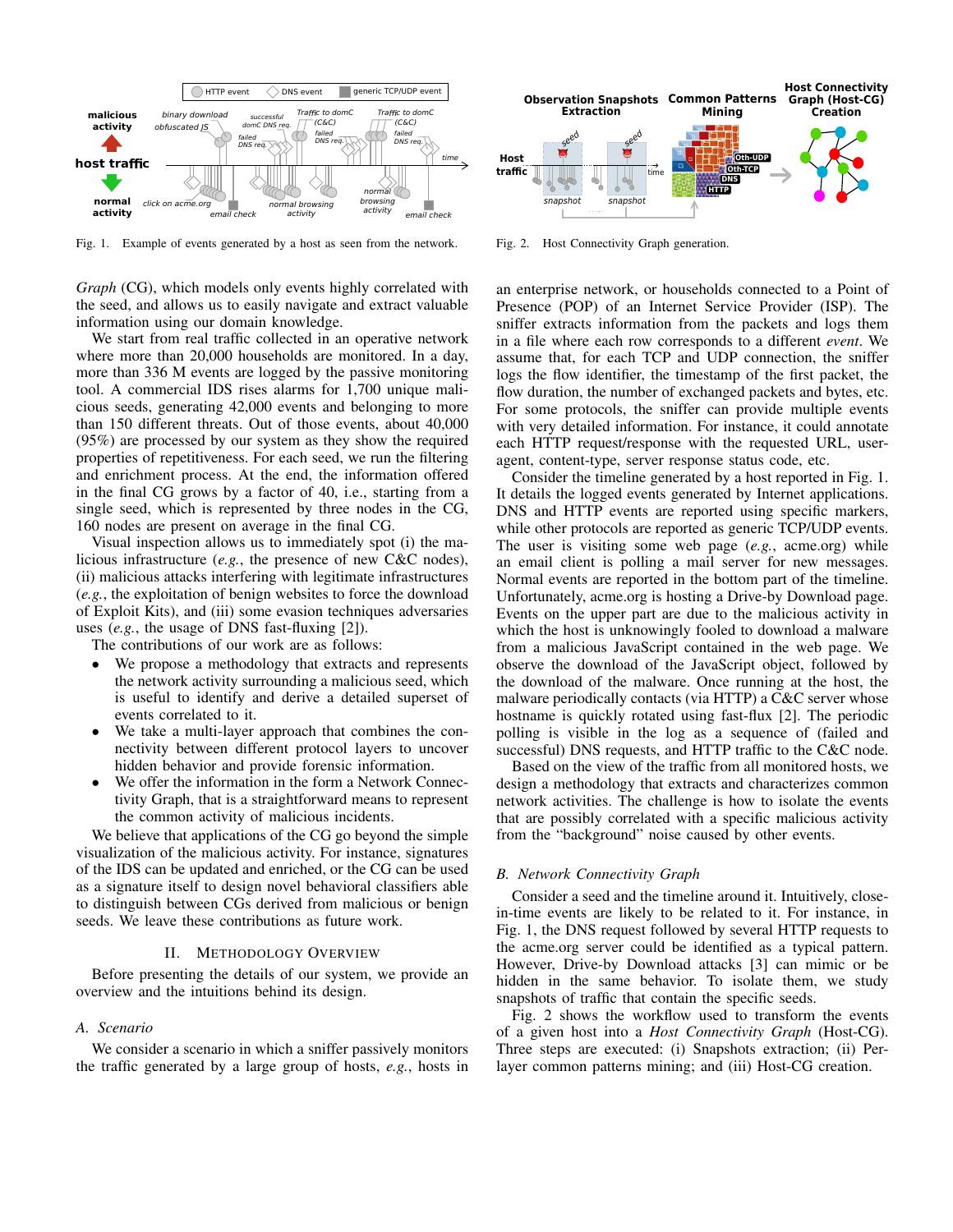|                                               | Algorithm 1 Create Network Connectivity Graph.                                 | i <sup>th</sup> snapshot     |
|-----------------------------------------------|--------------------------------------------------------------------------------|------------------------------|
| input args<br>s: seed                         |                                                                                | $i+1$ <sup>st</sup> snapshot |
| H: set of hosts                               |                                                                                |                              |
|                                               | $\Delta$ : snapshot duration                                                   |                              |
| output                                        | Seed Connectivity Graph                                                        | merged                       |
| 1: <b>procedure</b> graphLayer (s, S, layer): |                                                                                | snapshot                     |
| 2:                                            | $P = \frac{\text{findCommonPattern}(s, S, layer)}{P}$                          |                              |
| 3:                                            | return fromPatternsToGraph (P, layer)                                          |                              |
|                                               |                                                                                | Fig. 3.<br>Snap              |
|                                               | 4: <b>procedure</b> hostConnectivityGraph (s, h, $\Delta$ ):                   |                              |
| 5:<br>$S = getSnapshots$ (s, h, $\Delta$ )    |                                                                                |                              |
| 6:<br>7:                                      | $g_{HTTP}$ = graphLayer(s, S, 'HTTP')<br>$g_{DNS} = graphLayer(s, S, 'DNS')$   | As last s                    |
| 8:                                            | $g_{TCP} = graphLayer(s, S, 'TCP')$                                            | Host Conne                   |
| 9:                                            | $g_{UDP} = graphLayer(s, S, 'UDP')$                                            | multiple la                  |
| 10:                                           | <b>return</b> connectLayers ( $g_{HTTP}$ , $g_{DNS}$ , $g_{TCP}$ , $g_{UDP}$ ) | HTTP layer                   |
|                                               |                                                                                | The resu                     |
|                                               | 11: <b>procedure</b> seedConnectivityGraph (s, H, $\Delta$ ):                  | the commo                    |
| $G_s = \emptyset$<br>12:                      |                                                                                | given host.                  |
| 13:<br>foreach $h \in H$ :                    |                                                                                | activity giv                 |
| 14:                                           | $G_s \leftarrow$ hostConnectivityGraph (s, h, $\Delta$ )                       | of common                    |
| 15:<br><b>return</b> fuseGraphs $(G_s)$       |                                                                                | highlights t                 |
|                                               |                                                                                | while the I                  |
|                                               |                                                                                | or after C&                  |
|                                               | <b>Snapshots Extraction.</b> For each instance of the seed, we ex-             | individually                 |
|                                               | tract a snapshot defined as the ordered set of events occurring                | Seed Con                     |
|                                               | in the temporal window centered at the seed. Two snapshots                     | same seed                    |
| are presented in Fig. 2 as example.           |                                                                                | offering sor                 |
|                                               | Common Patterns Mining. We then look for commonalities                         | common ac                    |
|                                               | across snapshots. In particular, we look for patterns, defined                 | Host-CGs i                   |
|                                               | as the <i>unordered</i> set of events, that appear across multiple             | As for the                   |
|                                               | snapshots. Intuitively, the periodic HTTP requests toward                      | between a                    |
|                                               | the C&C server would possibly be a repeating pattern on                        | nodes from                   |
|                                               | the HTTP-layer. On the contrary, the web browsing events                       | all nodes fr                 |
|                                               | asynchronously generated by the host would be present only                     |                              |
| in a small subset of snapshots.               |                                                                                | Ш.                           |
|                                               | We extract separate common patterns by processing the host                     | The key                      |
|                                               | traffic considering layers in isolation. The traffic generated                 | used to crea                 |
|                                               | on each layer corresponds to all events of a specific protocol                 | in Alg. 1                    |
|                                               | so that HTTP, DNS, other-TCP (i.e., all TCP communication                      | design choi                  |
|                                               | except HTTP on port 80), and other-UDP (i.e., all UDP                          | creating a r                 |
|                                               | communication except UDP on port 53) events are separately                     |                              |
|                                               | analyzed. This choice originates from the fact that each proto-                |                              |
|                                               | col has some peculiarities that we would leverage. For instance,               | A. Snapsho                   |
|                                               | in the HTTP layer, we are looking for common and repetitive                    | The first                    |
|                                               | patterns. On the DNS layer instead, a single failed DNS request                | observation                  |
|                                               | may be more interesting than successful DNS requests.                          | duration of                  |
|                                               |                                                                                | by all even                  |
|                                               | Host Connectivity Graph. For each layer, we represent                          | the seed. I                  |
|                                               | the common pattern as a graph where nodes and edges are                        | two strateg                  |
|                                               | specifically defined to offer a compact yet rich representation.               | the overlap                  |
|                                               | Consider the HTTP-layer. URLs can be represented by sepa-                      | snapshots a                  |
|                                               | rating server hostnames and object paths using two nodes: An                   | two halves                   |
|                                               | edge between the hostname and the path would thus represent                    | operations                   |
|                                               | a URL. The resulting graph captures the website structure.                     | receives the                 |
|                                               | For example, acme.org/index.html and acme.org/logo.png are                     | of the seed,                 |
|                                               | represented with a hostname node (acme.org) and two objects                    | the set of s                 |
|                                               | nodes. Similarly, in the DNS layer, the request for acme.org                   | Different                    |
|                                               | is linked to the IP address(es) returned by the resolver.                      | the $\Delta$ (e.g.           |



Fig. 3. Snapshots creation when consecutive snapshots overlap.

As last step, we connect each per-layer graph into a final *Host Connectivity Graph*. This is done by adding links across multiple layers. For instance, the acme.org hostname in the HTTP layer is linked to the same node in the DNS layer graph.

The resulting graph is a rich and compact representation of the common network activity related to a specific seed and a given host. Each layer brings a specific characterization of the activity given by a protocol, resulting in an overall integration of common patterns. In the previous example, the HTTP layer highlights the common websites hosting the binary download, while the DNS layer reveals failing requests triggered before or after C&C communications. Focusing only on each activity individually would miss such relationship.

Seed Connectivity Graph. We leverage the fact that the same seed may be present in the timeline of different hosts, offering some "spatial" diversity. To have a broader view of the common activity related to a specific seed, we "fuse" multiple Host-CGs into a single *Seed Connectivity Graph* (Seed-CG). As for the common pattern, we have the freedom to choose between a selective fusion, *e.g.*, retaining only those common nodes from all Host-CGs, or a permissive fusion, *e.g.*, merging all nodes from all Host-CGs.

# III. BUILDING THE CONNECTIVITY GRAPH

The key aspect of the proposed methodology is the approach used to create Network Connectivity Graphs. The pseudo-code in Alg. 1 details this procedure. This section discusses the design choice taken and the parameters to be controlled when creating a network connectivity graph.

#### *A. Snapshots Extraction*

The first step to process host traffic is the extraction of the observation snapshots. We define parameter ∆ that controls the duration of the snapshots. In particular, a snapshot is composed by all events occurring in the interval  $\pm \Delta/2$  centered around the seed. In case consecutive snapshots overlap, we apply two strategies depicted in Fig. 3 to solve the conflict. If the overlapping window lasts for more than  $\Delta/2$ , the two snapshots are merged. Otherwise, the overlap is split into two halves, each associated to a different snapshot. These operations are executed by *getSnapshots*() (Alg. 1 line:5) that receives the seed (s), a host (h) presenting at least one instance of the seed, and the snapshot duration  $(\Delta)$  as inputs. It returns the set of snapshots (S) found.

Different values of  $\Delta$  can lead to different results: the larger the  $\Delta$  (*e.g.*, hours), the more the snapshots will merge. This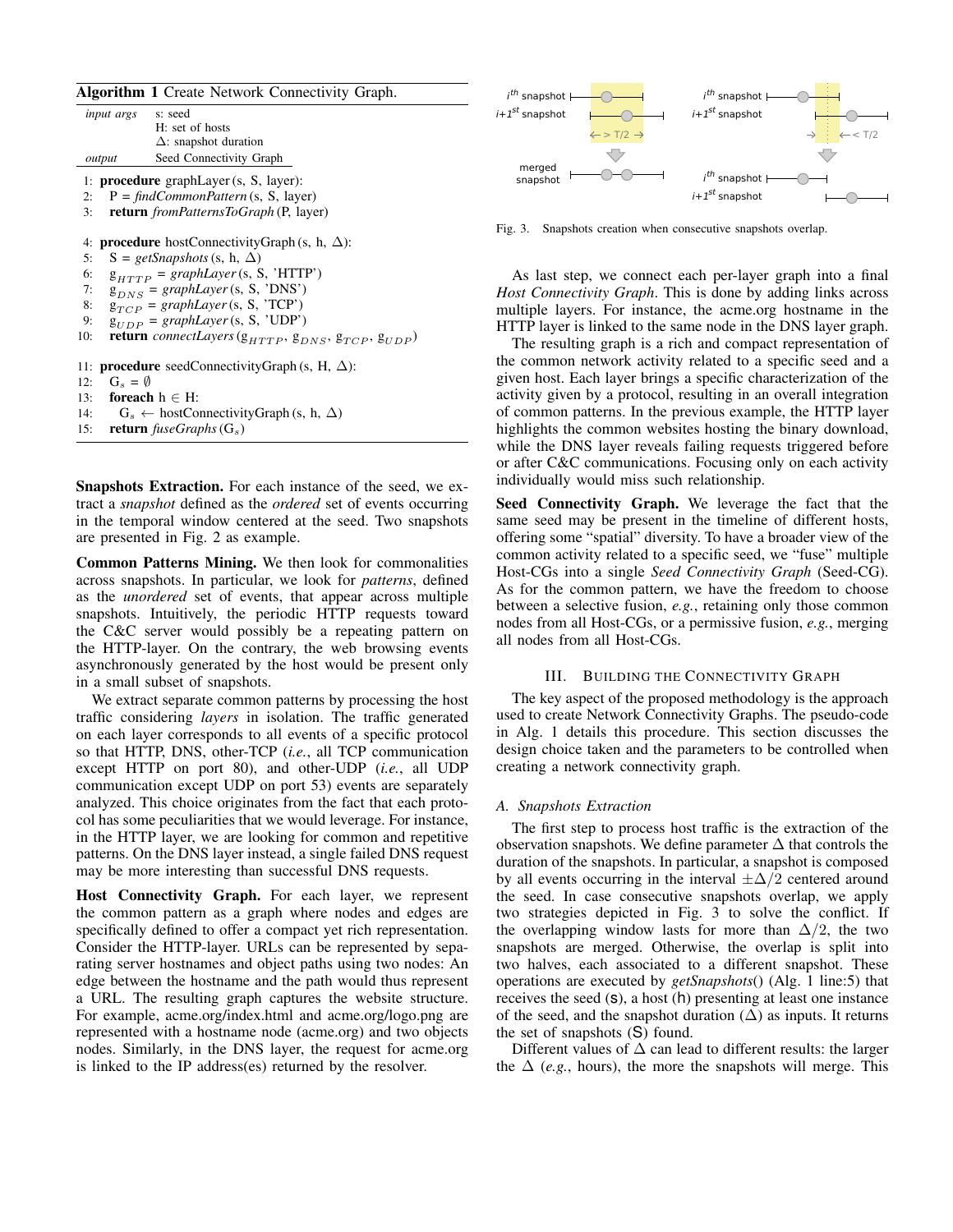results in less snapshots on which to perform pattern mining, with each presenting "noisy" data since not many events are filtered. Conversely, a small value of  $\Delta$  (*e.g.*, seconds) might be too conservative. In the following, we set  $\Delta = 30$  minutes. A complete sensitivity analysis is reported in Sec. V-B.

### *B. Common Patterns Mining*

We use the frequent itemset mining technique to extract common patterns [4]. This technique works on unordered sets of simple objects (*e.g.*, strings). Snapshots, however, correspond to ordered sequences of events that may appear multiple times. We thus map each event to an *item* based on the event properties. Specifically:

- a HTTP item is represented by the HTTP URLs, *e.g.*, *http:// domain.com/ path/ file.ext*.
- a DNS item combines the requested hostname with either the list of returned IP addresses, or the query response code, *e.g.*, *DoesNotExists.com–NXDomain*.
- TCP and UDP items are represented by the server IP address and the port contacted, *e.g.*, *10.20.30.40–443*.

For each snapshot, we create a *transaction* containing the set of *distinct* items. We look for common *itemsets*, *i.e.*, sets of items common across multiple transactions. A *support* value is computed for each itemset and indicates the fraction of transactions containing the specific itemset. An itemset is "frequent" if its support is greater than or equal to MinSupport. For a given support value, the itemset presenting the highest number of items is said to be *closed*. The closed attribute implies that no other itemset made by more items has the same support.

Itemsets with a number of items smaller than MinLength could be discarded. By setting MinLength=1, frequent itemsets are equivalent to simple frequent items in terms of Connectivity Graph elements. For MinLength=2, at least pairs of items are considered. For instance, consider acme.org/index.html and acme.org/logo.png that appear in 70% and 45% of snapshots, respectively. The itemset (acme.org/index.html, acme.org/logo. png) may appear from 15% to 45% of snapshots.

Looking for all itemsets is a NP-hard problem [5], but wellknown algorithms compute frequent closed itemsets efficiently. Among those, we rely on the Carpenter algorithm [6], which is specifically designed for datasets made of few transactions (*i.e.*, snapshots) that have a huge number of items (*i.e.*, events).

Our system looks for *frequent closed itemsets* that, for simplicity, we call *patterns*. Patterns are extracted by *findCommonPatterns*() (Alg. 1 line:2), that receives the seed (s), the set of snapshots (S) and the layer (layer) to process. It returns the pattern (P). The pattern extraction process is guided by the definition of the value of MinSupport, *i.e.*, events that do not appear with frequency of at least MinSupport are discarded. We set MinSupport = 1/2, *i.e.*, for each host, we discard all events not appearing in at least half of the snapshots. Sensitivity analysis is detailed in Sec. V-B.

#### *C. Host Connectivity Graph*

As previously discussed, we individually process each layer to create separate graphs. The *graphLayer*() (Alg. 1 line:1)



Fig. 4. Graph layers nodes and multi-layer connections.

extracts patterns for a specific layer and maps them into a graph. This mapping exploits a subset of the events properties:

- The HTTP layer has two node types: hostnames and object paths. An edge connects the hostname and the object path to compose a URL.
- The DNS layer has three node types: server hostnames, server IP addresses, and DNS error codes. An edge connects the hostname to either the IP addresses returned by a DNS response, or to an error code.
- The TCP and UDP layers have two node types: server IP addresses and server ports. An edge connects the two to represent a TCP or UDP connection.

Different graph layers are combined in a single Host-CG using *hostConnectivityGraph*() (Alg. 1 line:4). The function starts by extracting the snapshots (S) related to the seed. The snapshots are then processed to extract the graph layers  $(g_{HTTP}, g_{DNS}, g_{TCP}, g_{UDP})$  through calls to *graphLayer*(). The separate layers are finally integrated to form the Host-CG using the *collectLayers*() function, which looks for common nodes across the layers and links them as represented in Fig. 4. Notice that each graph layer contains the host (h) IP address by construction.

#### *D. Seed Connectivity Graph*

To provide the global view of the common behavior seen by observing multiple hosts, we combine all Host-CGs. This operation is performed by the *seedConnectivityGraph*() (Alg. 1 line:11) function. For each host (h) among the subset presenting the seed (H), the function creates the Host-CG calling *hostConnectivityGraph*(). All the output graph are collected into the set  $G_{hosts}$ . The graphs are finally merged using *fuseGraphs*(). This operation can consider different strategies. For instance, applying a strict intersection would retain only nodes appearing in all Host-CGs. In the worst case, this results in a Seed-CG containing only the original seed. More complex strategies can instead compute nodes and links popularity among hosts, and discard those below the threshold MinPopularity. In the following, we consider the strict intersection across Host-CGs as the default choice, *i.e.*, MinPopularity=1.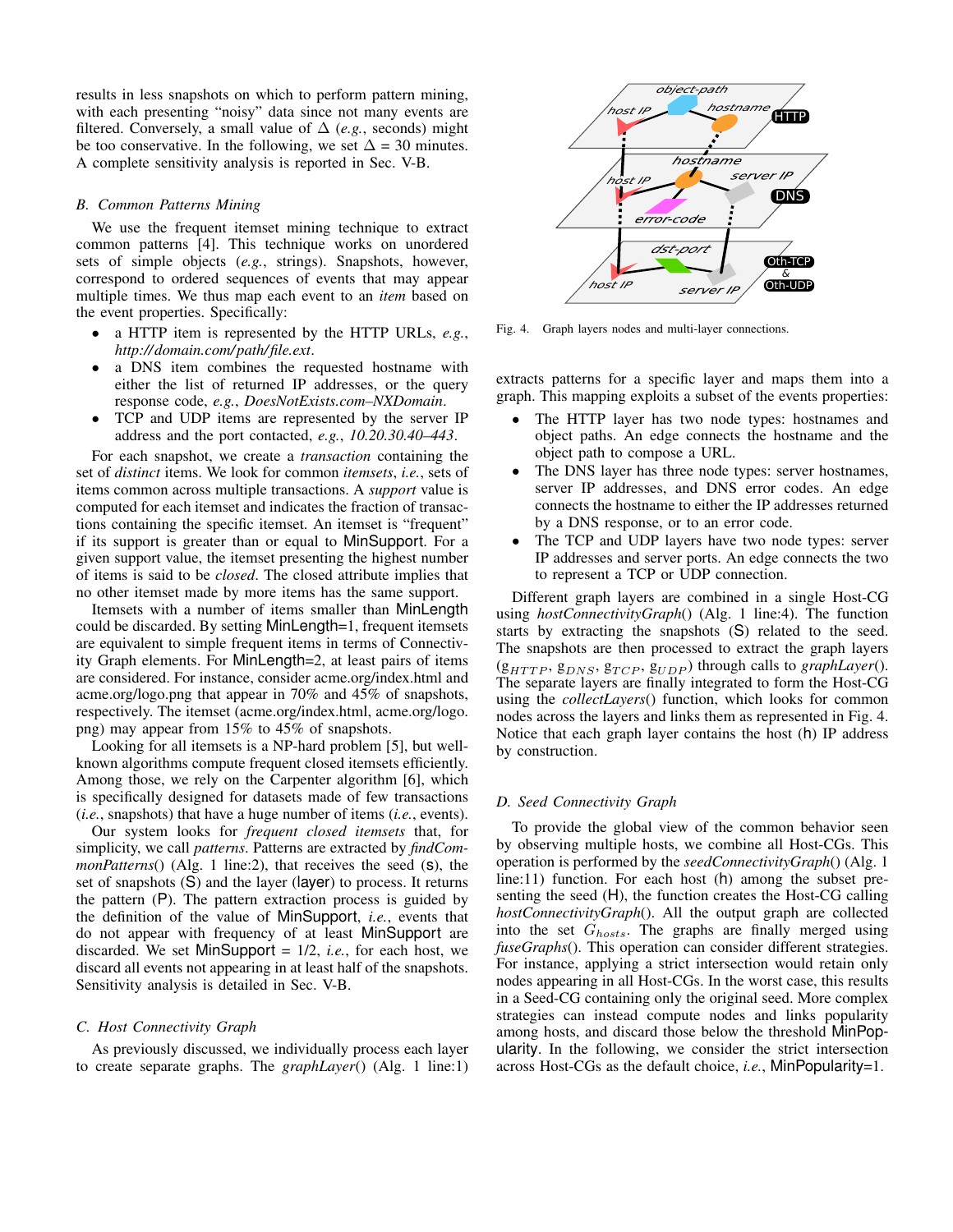TABLE I. DATASET SUMMARY.

|             | All                | <b>Flagged</b>   |       |        |
|-------------|--------------------|------------------|-------|--------|
| Class       | Hosts $(\%)$       | Events $(\% )$   | Hosts | Events |
| <b>HTTP</b> | 16.217<br>(79.1)   | (11.8)<br>39.7 M | 1,308 | 42,007 |
| <b>DNS</b>  | 15.164<br>(74.1)   | 30.7 M<br>(9.3)  |       |        |
| Other TCP   | $18,911$ $(92,31)$ | 40.8 M (12.14)   | 31    | 1.543  |
| Other UDP   | 18,032 (88.02)     | 224.7 M (66.87)  |       |        |
| Total       | 20,486             | 335.9 M          | 1.321 | 43,550 |

#### IV. DATASET

We now describe the traffic traces and tools that we use to extract information to build the dataset that we use.

#### *A. Data Collection*

We consider a vantage point located in a commercial ISP where approximately 20,000 customers are connected. Most of the customers are residential users, connected via ADSL modems to the monitored point. Each customer modem is given a static IP address, which can be used to identify all the traffic generated/destined to the same household. In the following, we generalize the term "host" to refer to traffic exchanged by a single household (IP address).<sup>1</sup>

We consider a trace obtained live during one day in April 2012. A commercial monitoring tool processed the packets in real time to generate a text log file in which each TCP and UDP flow is logged. For each flow, a record is stored. It details the flow identifier (the tuple source/destination IP addresses, source destination ports and protocol type), the timestamp of the first packet, the total number of packets/bytes sent and received, the application-protocol used. In case protocol is HTTP, the entry is annotated with server hostname, object path, user-agent, content-type, response status (*e.g.*, 200 OK), content-length directly extracted from the HTTP header[7]. In case multiple HTTP objects are fetched using the same TCP flow (*e.g.*, due to HTTP-persistent), multiple records are logged. Similarly, for each DNS transaction, the tool logs the requested hostname, the set of returned IP addresses, or the response code in case of an error (*e.g.*, *NXDomain*) [8]. To protect users privacy, sensitive information has been removed.

In parallel to the monitoring tool, a commercial IDS processed the packets in real time, logging alerts if some network activity matches any rule that is present in its database. We consider the IDS as an oracle that reveals which events are to be considered malicious. For each alert, the IDS simply specifies the flow identifier, and a *threat-ID*, *i.e.*, a numerical code that identifies a particular threat. The IDS is very conservative in triggering alerts and hence it is possible that some malicious events do not trigger any alert. Conversely, every alert is related to some malicious activity.

#### *B. Dataset Overview*

We consider each record in the log as a different *event*. By matching the flow identifiers, alerts are linked to records, so



Fig. 5. Dataset characterization. (a).Top-100 HTTP objects are whitelisted (b).Seeds generating at least 3 snapshots are processed by our system.

that records can be *flagged* as malicious. We obtain the *labeled dataset* described in Table I. Overall, 20,486 hosts generated about 336 M total events over the whole day. About 20% of those are related to HTTP and DNS records, with a large majority of the "Other TCP" due to TLS/SSL (HTTPS) traffic, and "Other UDP" events due to Peer-to-Peer applications.

Among all users, 6.4% exhibit some malicious activity (*i.e.*, at least one event is flagged), with 151 different threat-IDs being reported by the IDS. Yet, only 43,550 flags are raised by the IDS. That translates to a negligible 0.013% of all traffic. Most of these records correspond to HTTP traffic, with the exception of some IRC and RPC flows. This confirms on the one hand the very stealthy and low rate activity that malware is typically generating. On the other hand, it confirms the conservative design of IDS. Almost all the flags are related to malicious HTTP activities including Exploit Kits (*e.g.*, Nuclear, Blackhole, ZeroAccess), Drive-by Downloads, Malicious Browser Toolbars (*e.g.*, Ask.com), Trojans and Worms (*e.g.*, Skintrim, Conficker), etc.

#### *C. Whitelisting*

Whitelisting is a common technique used to both reduce the amount of information processed, and to discard data that would possibly pollute the analysis. For the same purposes, we built a whitelist that targets very popular events that would be in any CG with high probability but add little information or create noise. Instead of creating a manual list of popular and benign events, we opt for a *dynamic* and *context-aware* approach. We build a whitelist based on events popularity among clients, and select the top- $k$  elements to be ignored during the processing. We whitelist single HTTP events and not the entire websites, as it is known that malware can be hosted and distributed also from legitimate services.

Fig. 5(a) shows the HTTP events popularity, *i.e.*, the fraction of hosts that accessed a given URL (with stripped parameters). Note the log scale on x-axis. Fig. 5(a) shows the classic heavy tailed popularity. Top URLs are clearly very common among most of the hosts. Those include social network buttons (*e.g.*, www.facebook.com/plugins/like.php), analytics services (*e.g.*, www.google-analytics.com/ga.js), software update check (*e.g.*, download.windowsupdate.com/v9/windowsupdate/redir/ muv4wuredir.cab), etc. Red triangles highlight those events that are considered malicious by the oracle. The most diffused

<sup>&</sup>lt;sup>1</sup>Given the popularity of NAT (Network Address Translation) at home, the ADSL modem IP address identifies traffic exchanged by all devices accessing the Internet at each customer household.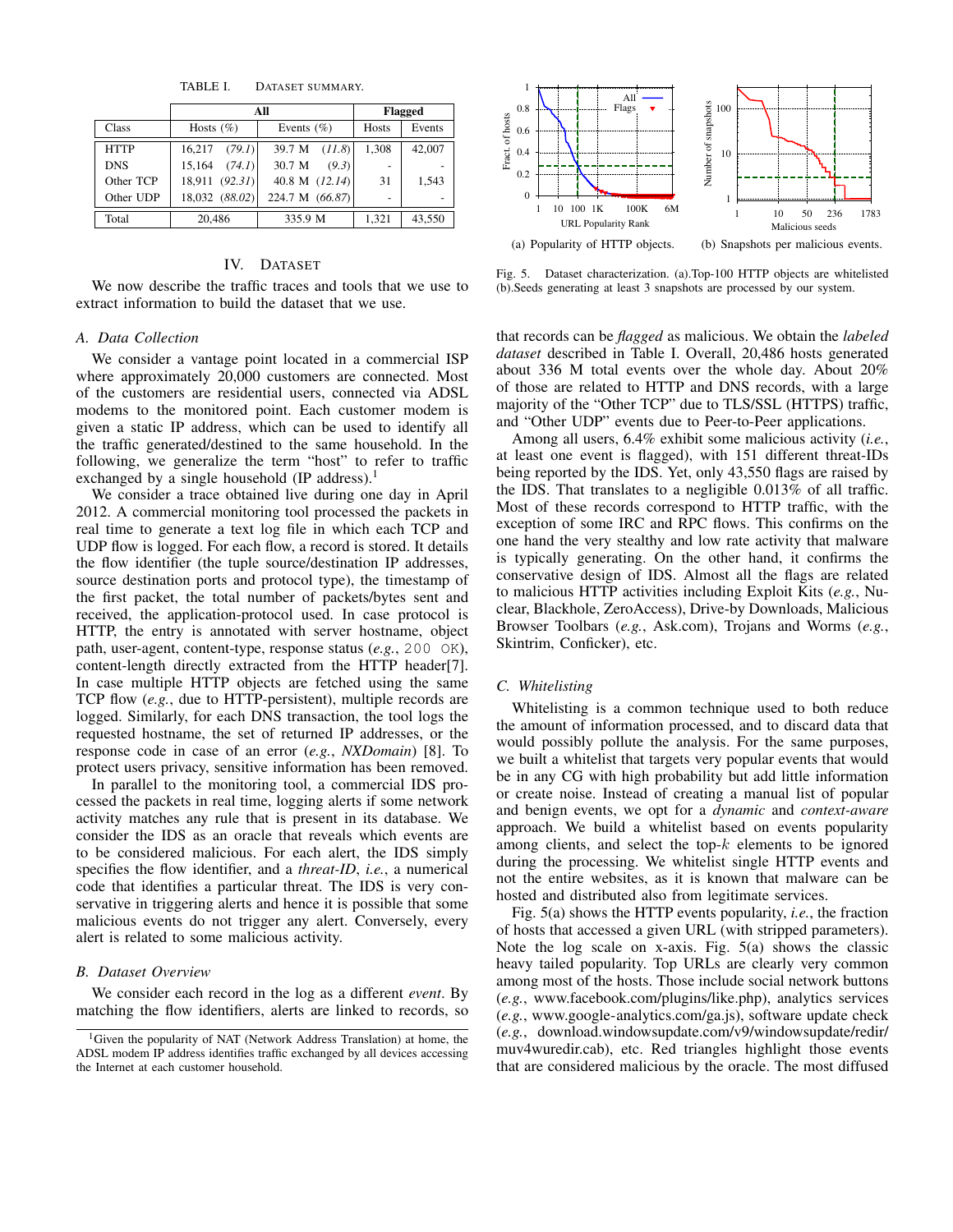

Fig. 6. Evolution of Network Connectivity Graphs at several steps of our methodology. The event under study http://jockesnotliked.com/mybach.php is reported as malicious by our oracle. Three clients are flagged for this event: Two generate two analysis snapshots each, while the third client generates eight snapshots.

type of attack - a Drive-by Download threat - infects about 800 hosts (3.8% of hosts). The huge tail confirms the intuition that most of URLs are accessed by few hosts only. We conservatively compile a whitelist made of the Top-100 HTTP events, which equivalently filters those events that are common to more than 23% of hosts. This avoids blurring the common pattern mining and reduces the itemset extraction time, despite not affecting the descriptiveness of CGs.

# V. CONNECTIVITY GRAPH CHARACTERIZATION

We next evaluate the benefits and properties of CG creation. We first identify the amount of events eligible of becoming seeds. Recall that our methodology requires a recurrence of seeds over time and over population. The requirement matches basic properties of malicious activities, such as recurrent reporting to the C&C center or recurrent attempts to identify new victims. For this reason, we expect that malware distributors would try to disguise such repetitiveness as much as possible. In our dataset we found 820 malicious hosts that had only one flagged event. If analyzed in isolation (on per host basis), these events would not have any recurrence.

Fig. 5(b) reports the number of snapshots that can be associated to each unique malicious event. By considering 1,783 unique malicious events, we found that 236 events can be uniquely associated to at least three independent snapshots. Setting MinSnapshots=3, these events become fully characterizable by our system. In fact, looking at the absolute numbers, we can provide insights for 95% of the malicious snapshots in our dataset (40k out of 42k events).

# *A. Connectivity Graph construction steps*

In Fig. 6, we present an example of the Network Connectivity Graph evolution according to the steps of the methodology described in Sec. III. We consider the malicious seed *http://jockesnotliked.com/mybach.php*.

• Fig. 6(a) shows the network traffic produced by a host during a single 30 minute snapshot centered on the seed. Obviously, this graph is very difficult to interpret.

• Fig. 6(b) presents the Host-CG of one of the three clients (red marker in the center) involved in the malicious activity. Despite being already clearer and understandable with little effort, it still contains some nodes related to ordinary user's behavior that are not part of the malicious activity. For instance, HTTPS and POP3 Secure transactions on the TCP layer (light green circles in bottom-right part) are related to mail exchange and login to Google services, while flows over UDP (olive green circles in upper part) are mostly directed to the Skype service. • Fig. 6(c) corresponds to the final Seed-CG generated by our system when fusing the Host-CG of three different hosts. It is now much easier to identify the events involved in the suspicious activities. Events highlighted by red edges are those considered malicious by our oracle. The richness of the provided indications stems from the augmented context that we provide about these clients. First, the clients access three URLs (blue hexagons) hosted by three hostnames (orange circles) all of which now become an indication of a suspicious infrastructure. Next, two of the contacted hostnames (*jockesnotliked.com* and *blueberrymo.com*) use the same IP address (gray diamonds) suggesting for a potential obfuscation by hostname flipping and resources reusage, both common practices among malicious adversaries. The third hostname (*rivergrape.com*) is distributed over several mirrors whose IP addresses belong to very different subnets, a hint of cheap infrastructure or zombies that were previously infected by the malware. Finally, the right side of Fig. 6(c) shows another layer of information indicating multiple failures of DNS queries (purple boxes). This reaffirms our suspiciousness.

Apart from providing more context for the malicious activity, our system discovers new malicious objects and improves the flagging consistency of our oracle IDS. For example, the object *bluberrymo.com/volvo.php* is consistently included in malicious graphs, while the IDS occasionally missed it. Our system also discovered a new object *rivergrape.com/world. php*, and we confirmed its maliciousness across several other security tools such as VirusTotal.<sup>2</sup>

#### *B. Impact of Pattern Filtering*

We study the volume of information that Seed-CG creation process extracts from single seeds. Table II shows the average number of nodes included in the final Seed-CGs. Three sets of parameters are reported, from a very selective common pattern

<sup>2</sup>VirusTotal: www.virustotal.com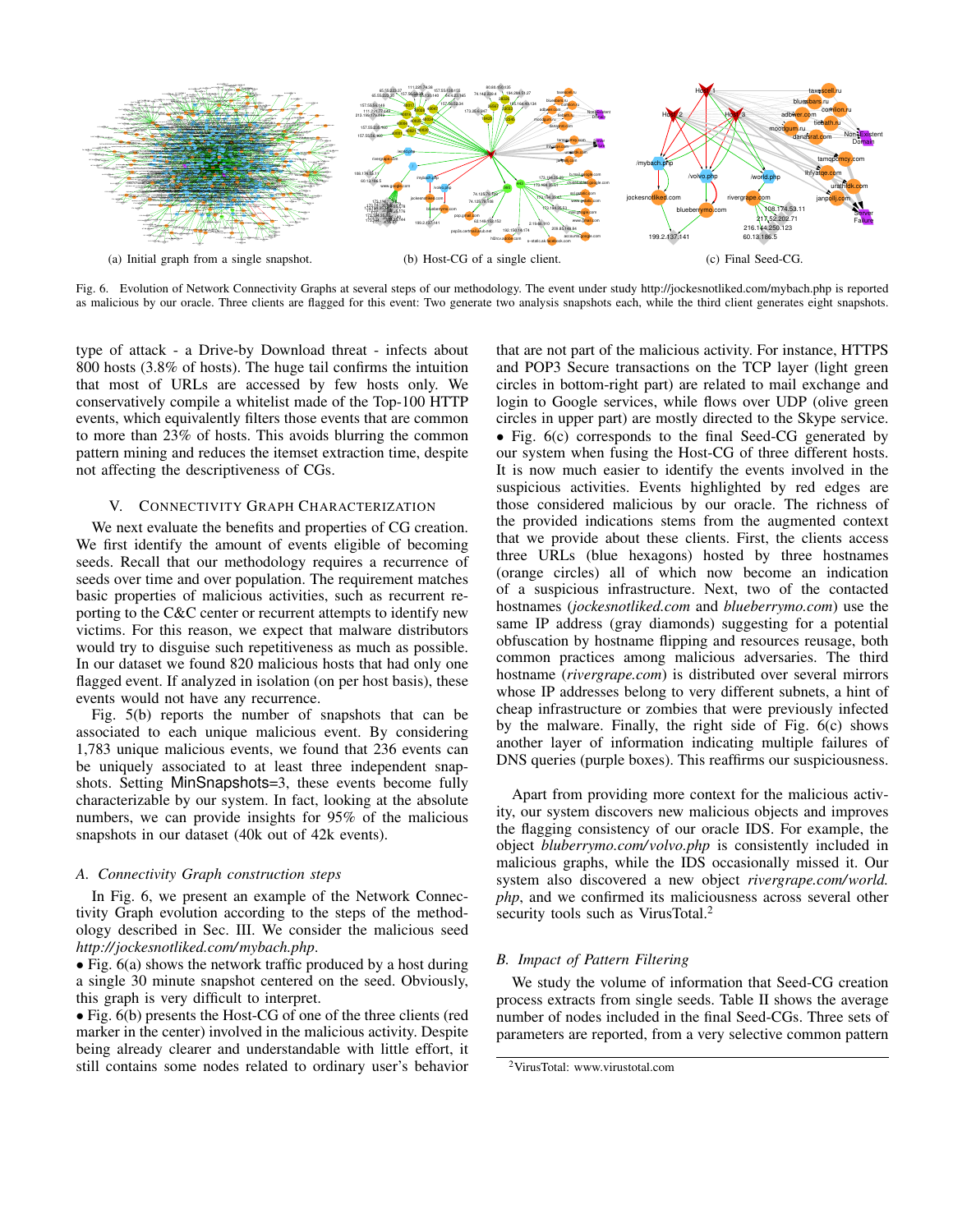| Type         | c1   | c2    | c3     |
|--------------|------|-------|--------|
| Object-path  | 6.6  | 14.9  | 2351.4 |
| Hostname     | 7.0  | 16.8  | 691.5  |
| Server IP    | 19.9 | 95.9  | 3423.0 |
| Dst-port TCP | 0.2  | 0.5   | 79.9   |
| Dst-port UDP | 2.0  | 27.8  | 1335.1 |
| DNS error    | 0.3  | 2.4   | 40.4   |
| Total        | 36.0 | 158.4 | 7921.5 |

TABLE II. AVERAGE NUMBER OF NODES FOR DIFFERENT TYPES AMONG SEED-CGS WITH  $\Delta$  = 30 MIN.

 $c1 = \{MinSupport=1, minPopulation=1\}$ 

 $c2 = \{MinSupport=0.5, minPopularity=1\}$ 

 $c3 = \{MinSupport=0, minPopularity=0\}$ 



Fig. 7. Average amount of nodes in Seed-CGs with different snapshot sizes.

filtering such as  $c1 = \{MinSupport=1, minPopulation=1\},\$ which selects only the objects that appear in all snapshots and for all hosts, to  $c3 = \{MinSupport=0, minPopulation=0\},\}$ which instead merges and fuses all patterns independently of their support and popularity.  $c2 = \{MinSupport=0.5, minPop$ ularity=1 $\}$  is the suggested default parameter setting.

Results clearly show that starting from a single event, the proposed methodology builds graphs with hundreds of nodes. Note how the number of elements grows consistently when selecting less restrictive thresholds for MinSupport and minPopularity. The number of elements is indeed very large for c3, where thousands of nodes are included in the CGs. This hurts the amount of information offered to the security analyst (see Fig. 6(a) for instance). c2 offers a good trade-off between descriptiveness and richness of the final CG.

Fig. 7 shows the average number of nodes in Seed-CGs according to the selected snapshot size,  $\Delta$ , for the parameter set c2. As expected, CGs contain only the seed event and few other nodes when selecting small  $\Delta$ , *e.g.*, lower than 1 min. On the other hand, the number of nodes increases with the snapshot size, peaking at more than 200 nodes on average with a 60 min snapshot. Interestingly, the number of object-paths and hostnames does not increase dramatically with higher  $\Delta$ , proving the effectiveness of the Common Patterns Mining technique. The only node type showing higher inflation is the Server IP address, owing to malicious activities poking benign infrastructures hosted on Content Delivery Networks (CDNs).

#### VI. CONNECTIVITY GRAPH EXAMPLES

In the following, we provide some examples of CGs covering several typologies of malware found in our dataset, each presenting different behaviors and network patterns.

#### *A. Cycbot Backdoor Activity*



Fig. 8. CG for Cycbot Backdoor Activity backdoor trojan. Notice the *fast-flux* domain name shuffling (orange circles in lower-left part), and the IP address detection webpages (top-right) to assess victims' reachability.

Cycbot is a backdoor trojan that allows cyber-criminals to access infected computers remotely. This causes victims' hosts to be exploited by malicious adversaries for large-scale attacks, and to potential leakages of personal sensitive information.

Fig. 8 shows the CG of the event *\*/logo.png* for which our oracle raises an alarm. Interestingly, more than 80 hostnames seem to serve the malicious file *logo.png* (cloud of orange circles in Fig. 8). All those hostnames have a third-level domain name exhibiting random strings that are made of both characters and numbers, and are hard to code with regular expressions. This technique, known as *fast-flux*, allows attackers to hide malicious infrastructures by generating hostnames that are registered to the DNS and lately removed with a high frequency. This makes the detection harder, circumvents blacklisting, and guarantees a longer reachability to the infrastructure. Considering only second-level domains, the number of hostnames drops to 10, each presenting an appealing name acting as a lure for potential victims, *e.g.*, *faststorageonline. com*, *phonegamescatalog.com*, *wwwmp3archives.com*, etc. The entire set of domain names is hosted on few servers, heading to 5 IP addresses. Those IPs are not organized in a structured CDN and do not belong to the same subnet, suggesting for the usage of infected machines scattered in the network.

The right part of Fig. 8 includes some benign objects. While those may seem false positives, this is not the case. Looking closer at the top of Fig. 8, it is easy to realize that contacted websites host services aimed at the discovery of the public IP address of the host. Such behavior is coherent considering the intent of the malware we are facing. Being a backdoor trojan, the infected client has to be reachable by the cybercriminals, but connectivity issues, *e.g.*, hosts behind NATs or firewalls, might preclude the reachability of the victim.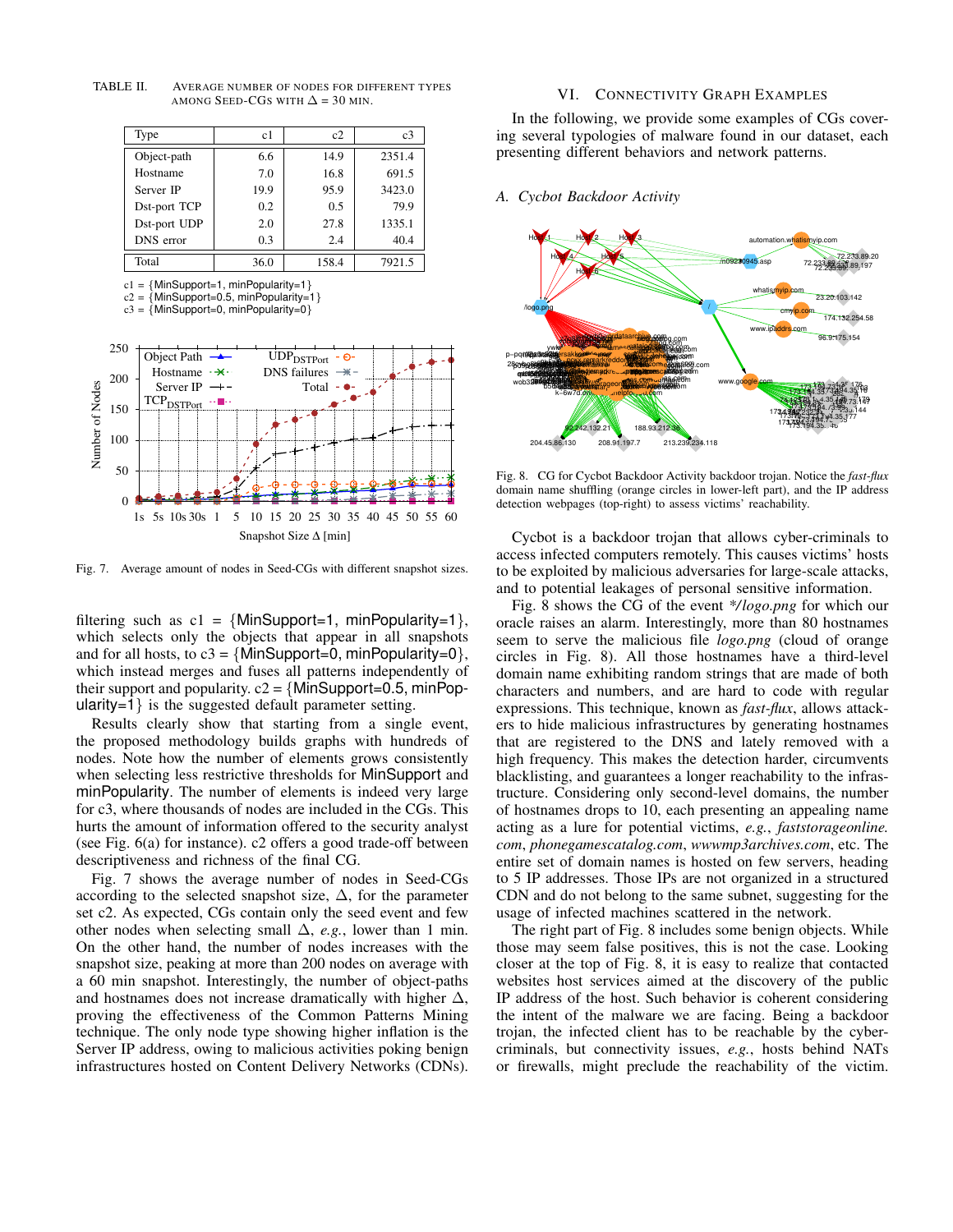Looking at the bottom-right part of the CG, we observe that the malware is checking Internet connectivity by visiting the *www.google.com* homepage, another test run by the malware to gather connectivity properties of the victim.

#### *B. Downloader.Dromedian Communication*



Fig. 9. CG for Downloader.Dromedian Communication trojan horse. Notice the presence of legitimate nodes being contacted by malware.

Downloader.Dromedan is a trojan horse that runs silently on the victim's host, downloading and putting in execution additional threats. This malware connects to remote malicious infrastructures and C&C networks in order to fetch and execute additional malware and potentially unwanted programs (PUP). In most cases, it causes the redirection of ordinary web surfing traffic to malicious websites through the installation of toolbars in web browsers. Such toolbars force the user to visit certain contents in order to generate profit for malicious attackers.

Fig. 9 shows the CG of the malicious event *cantst0p24menever22.net/ run/fox.php*, which triggers the alarm related to the Downloader.Dromedian in our reference IDS. Two clients are infected and, in addition to the seed (red arrows), they both connect to *www.google.com/webhp* repeatedly. While the Google webpage is not malicious per se, it is caused to frequently appear due to PUPs related to Conduit search hijacker. Several unwanted toolbars like Delta Search Toolbar, Social Search Toolbar, and Internet Helper Toolbar are related to Conduit search, and cause Google Webhp redirects by hijacking the browser settings. Looking at the top-right part of the CG, infected clients query three hostnames causing an error at the DNS resolver side, owing to the fact that the two exploited hosts try to connect to the remote malicious infrastructure. Our suspiciousness on such event is reinforced by the similarity of the queried hostnames with the successful one (*i.e.*, *cantst0p24menever22.net*), and by the presence of numbers interleaving characters with a random fashion, possibly trying to avoid blacklisting.

#### *C. Mass Injection Website*

The Mass Injection Website attack does not target the host of the victim directly, but leverages vulnerabilities of legitimate



Fig. 10. CG for Mass Injection Website attack. Notice all URLs containing "wp-content", suggesting for a WordPress vulnerability being exploited my malicious adversaries. Victims are forced in a redirection chain through websites hosting Exploit Kits.

websites to inject malicious scripts and hidden *iframes*. In turn, users visiting compromised websites are victims of a redirection chain that forces them to visit third-party websites hosting Exploit Kits. Such Exploit Kits target potential vulnerabilities at the client side so that once the victim lands on the effective Exploit Kit, her machine gets infected as well.

Fig. 10 shows the network behavior of two hosts being victims of the Mass Injection exploitation. Our oracle considers malicious only the seed *bloggasaurus.com/wp-content/ instal/ file.php* but our CG is populated with other URLs all terminating with */instal/ file.php*. Interestingly, many of those URLs also include the substring *wp-content*, suggesting for an exploited vulnerability in the WordPress blogging tool. Our suspiciousness is confirmed by the fact that both victim hosts exhibit the same identical behavior towards all the URLs depicted in the CG. The volume of issued requests is identical, and, considering the contacted URLs in a temporal sequence, it is possible to clearly spot repeated patterns over time, *i.e.*, both hosts visit other URLs in a deterministic way. Moreover, such web pages host different kinds of content, ranging from newscast to music festivals and healthcare. Thus, it is almost impossible that two users visit the same pages, the same number of times, in the same order. This confirms the ongoing automated webscan the user is not aware of.

### VII. RELATED WORK

The increased ability of malware to spread and infect computers has led to vast amounts of research attempting to identify malware using the network traffic they generate. The work here presented is related to malware detection through graph-based approaches, and multi-protocol traffic correlation.

Graph-based Malware Detection: In [9], the authors build a bipartite graph consisting of domain names of failed DNS queries and host issuing such queries. The intuition is that host infected by the same malware usually query for the same (or similar) set of domain names. Similarly, [10] proposes to build a relationship graph based on DNS historical data.